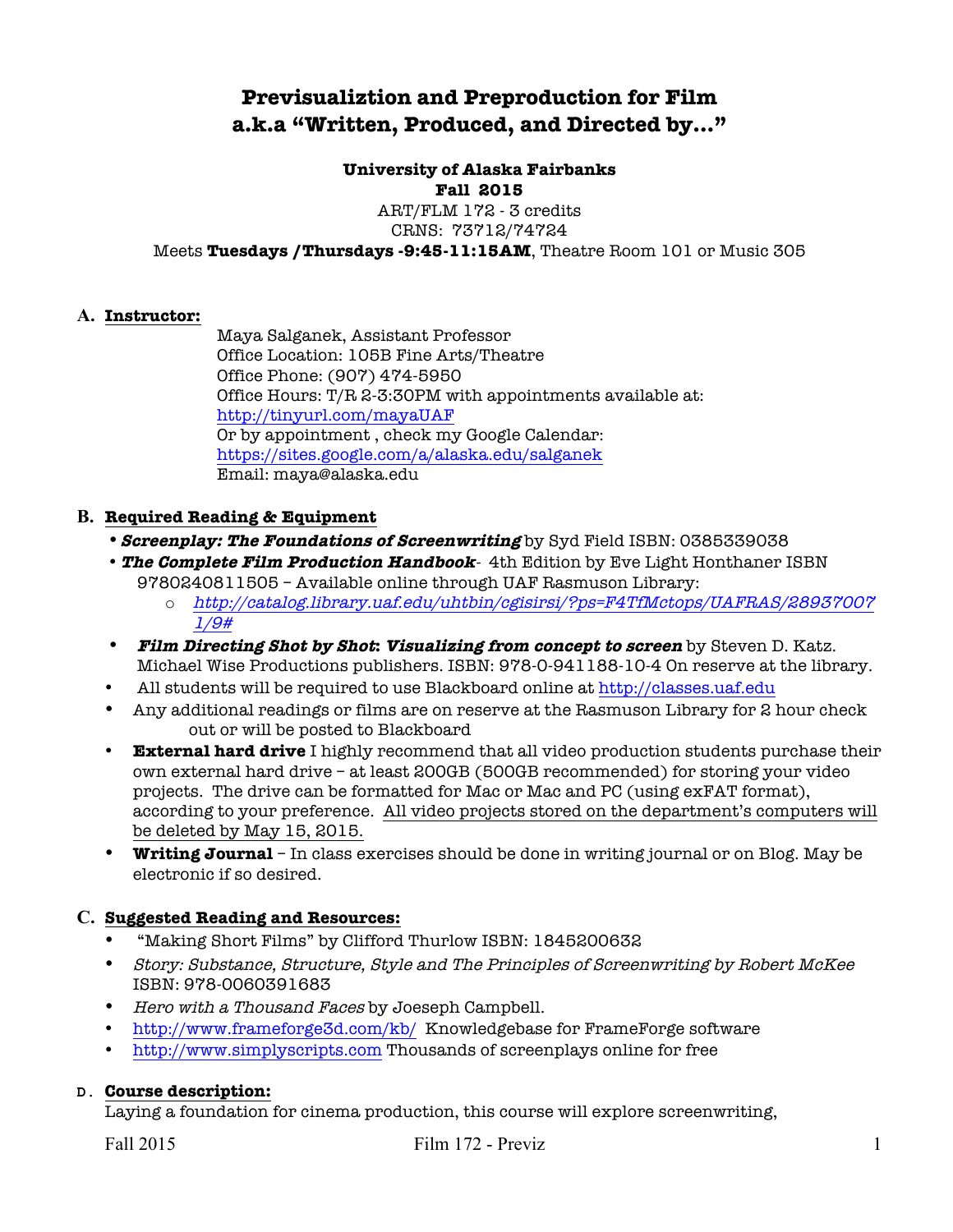storyboarding, previsulization animation, animatics, and film pre-production approaches. This course will focus on developing original stories for animation or dramatic film productions.

### **What is Previs?**

"Previs is a collaborative process that generates preliminary versions of shots or sequences, predominantly using 3D animation tools and a virtual environment. It enables filmmakers to visually explore creative ideas, plan technical solutions, and communicate a shared vision for efficient production."

-Definition formulated by the ASC-ADG-VES Joint Technology Subcommittee on Previsualization, 2009.

### **E. Goals**:

- Students will learn to write visually for film/television/animation.
- Students will evolve their approach to filmmaking through storyboarding, shot composition, and visual design.
- Students will produce animatics and animated storyboards to express their cinematic ideas.
- Students will understand the foundations of film budgeting, scheduling, and preproduction process.
- Students will be prepared to produce an original film using their ideas developed in this course.

# **F. Student Learning Outcomes**:

- Students will write an original screenplay and realize it through storyboarding and animatics with a firm grasp of preproduction requirements.
- Students will understand setting up shots and scenes to match their vision of the film.
- Students will have a pitch, schedule, budget, and creative vision for their film project.
- Students will be prepared to launch production of an original film project.

#### **G. Instructional methods**:

The class will meet for lecture and "hands-on" demonstration and practice of various techniques and exercises.

#### **H. Course policies:**

#### **1. Attendance:**

Attendance is mandatory. Class participation and preparation is essential for this course. Your classmates are counting on you! The following points will be issued each class for attendance. Attendance is 10% of your total grade.

| < 9:45 AM   | $= 4$ pts. |
|-------------|------------|
| 9:45 < 9:50 | $=$ 3 pts. |
| >9:50       | $= 1$ pt.  |

**Take responsibility for getting assignments or handouts from classmates.** If you miss class for any reason, it's your responsibility to arrange for a classmate to collect copies of any handouts, or to provide you with information on any assignments, activities, lecture materials, or dates changed. Studies have shown that students who attend class regularly and participate fully, find assignments and exams much easier and more meaningful, and (surprise!) tend to get better grades than those who do not attend class regularly.

Fall 2015 **Film 172 - Previz** 2 **Be in class to earn a grade for an in-class activity or exercise.** Students will be responsible for presenting and critiquing video material in class, should you miss this portion, you will take a zero for the day. In-class activities and exercises may not be made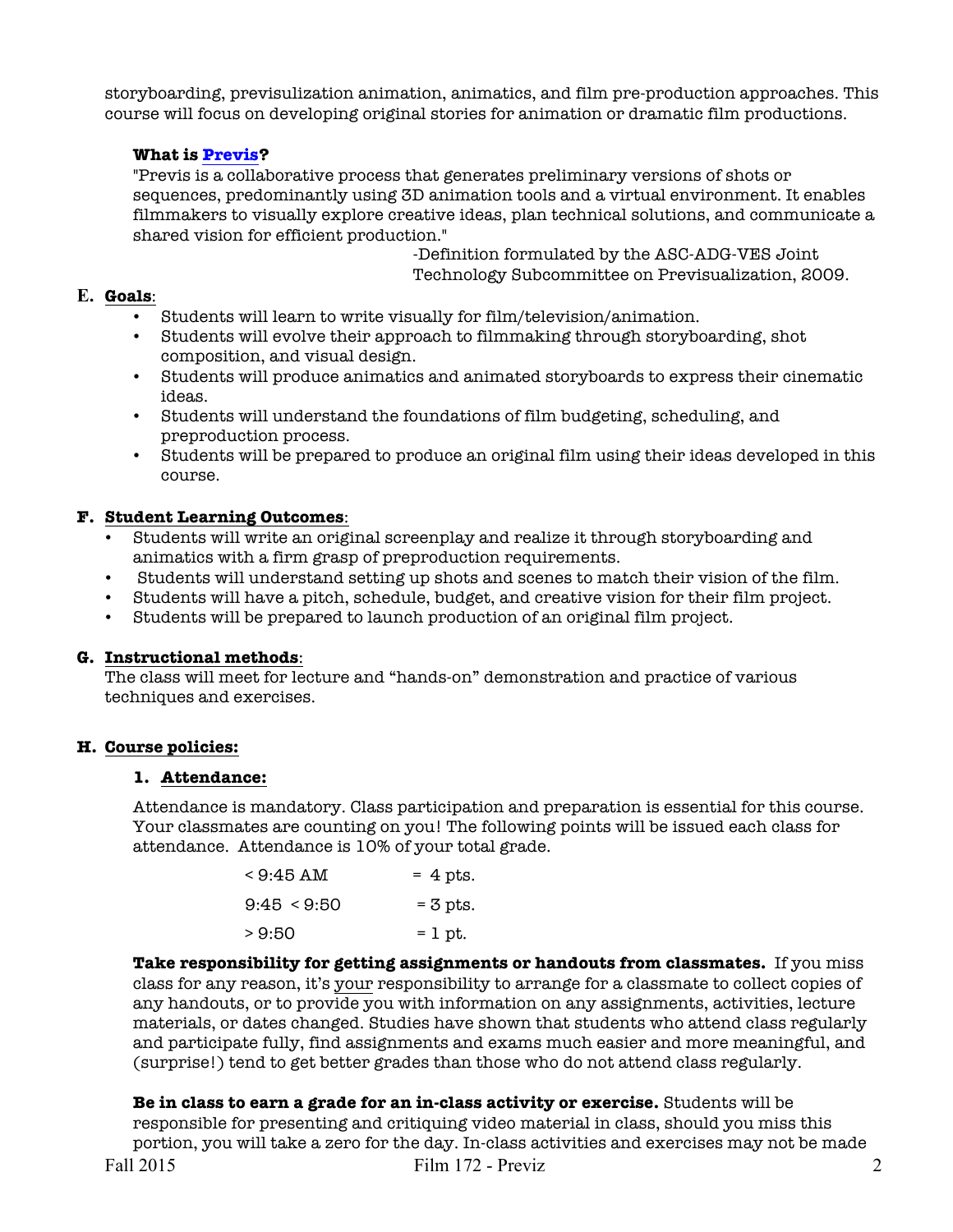up at a later date. Missed in-class assignments will need to be performed on your own time, and will be expected in your writing journal. In rare instances, students may have to miss class for a valid, university-sanctioned reason (In general, an absence is considered "official" when the student is: (A) participating in an approved field trip or other official UAF activity [e.g., athletics, music, theater arts]; (B) confirmed under doctor's orders; or (C) granted a leave of absence from UAF for reasonable cause by an academic dean or director). Except for medical emergencies, which require documentation, absences must be approved by the instructor prior to the class session that will be missed. Alternate assignments to make up for any in-class points will be given only for instructor-approved absences.

# **2. Blackboard/Assignments:**

- All students should access **Blackboard** at http://www.classes.uaf.edu. I do monitor who has accessed it when, so get online.
	- § The **"Course Information**" folder includes a copy of this syllabus, research materials, software links, and instructor contact information, and instructional videos.
	- § **Course Materials** contains information for the whole of the semester, as organized by week.
	- § **Assignments** are posted in the **Assignments folder**, and organized by Week. You are responsible for all the assignments listed there. This syllabus is just an outline for class assignments and developments.

#### **3. Cell Phones:**

Cell Phones are helpful tools in film production, but should your cell phone ring during a shoot you will be asked to leave for the day and will receive zero points. If it happened on a working set, you would be fired! Texting is prohibited during class.

#### **4. Equipment:**

Film Students have access to check out equipment from the equipment checkout located in Bunnell 101A (Journalism department). Checkout hours TBD. You can look at available equipment at http://lend-items.com . Login with your Facebook account.

#### **5. Editing Labs:**

The Alaska Media Center computer lab (Music 305) has 20 imacs or MacPros loaded with Final Cut Pro 7 (Studio 3), Adobe Master Collection CS6, Movie Magic Budgeting & Scheduling, and Avid Media Composer 6 for you to use. The labs also feature Celtx screenwriting software, and FrameForge Previz software for storyboarding and animatics. **You will need your polar express card to access the lab.** Each entrance to the Lab is recorded, so should there be a problem we know who was in the lab when. Please sign-in and out when you use the computers (so I know how often you were really there editing).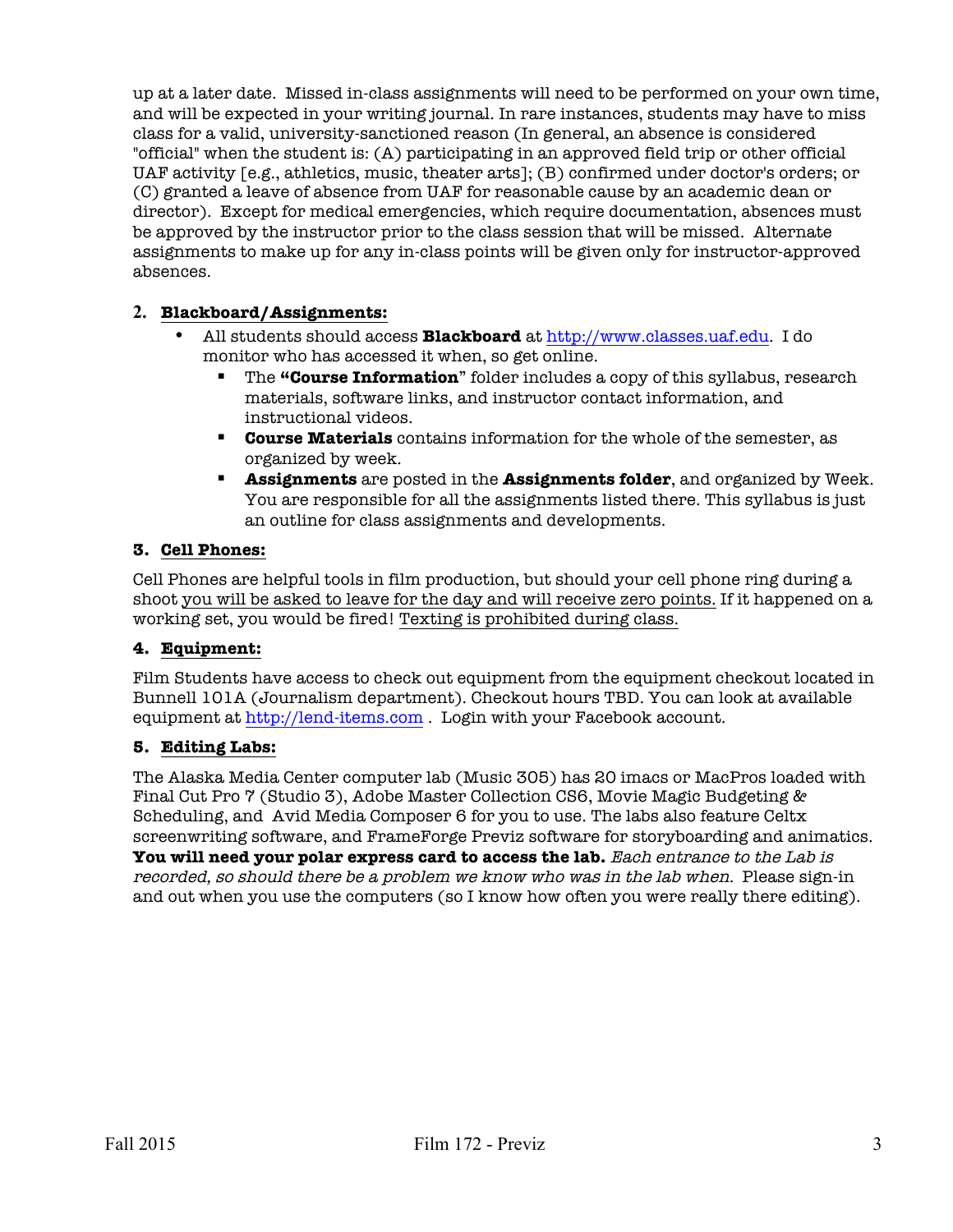#### **I. Evaluation of Work & Grades**

#### **1. Values**

# **All work will be evaluated using a +/- grading system as follows\*:**

| $A+ = 100-97\%$     | $A = 93-96%$    | $A = 90 - 92\%$ |
|---------------------|-----------------|-----------------|
| $B+ = 87-89%$       | $B = 83 - 86%$  | $B - 80 - 82\%$ |
| $C_{+} = 77 - 79\%$ | $C = 73 - 76\%$ | $C - 70 - 72\%$ |
| $D+ = 67 - 79%$     | D = 63-66%      | $D = 60 - 62\%$ |
| $F = 59 - 0\%$      |                 |                 |

\*NOTE: Film majors are required to achieve a "C-" grade or higher in order to use this course towards graduation.

| $C+(2.3)$<br>C(2.0)<br>$C - (1.7)$ | "C" (including C+ and C-) indicates a satisfactory level of acquired<br>knowledge and performance in completion of course requirements.<br>$C-(1.7)$ is the minimum acceptable grade that undergraduate<br>students may receive for courses to count toward the major or<br>minor degree requirements, or as a prerequisite for another course.<br>A minimum grade of $C(2.0)$ , however, MAY be required by specific<br>programs for prerequisite and / or major / minor courses. Please<br>consult specific program listings in the UAF Catalog.<br>$C-(1.7)$ is the minimum acceptable grade required for all Core $(X)$<br>Courses. |
|------------------------------------|-----------------------------------------------------------------------------------------------------------------------------------------------------------------------------------------------------------------------------------------------------------------------------------------------------------------------------------------------------------------------------------------------------------------------------------------------------------------------------------------------------------------------------------------------------------------------------------------------------------------------------------------|
| $D+(1.3)$<br>D(1.0)<br>$D-(.7)$    | "D" (including $D+$ and $D-$ ) indicates a minimal level of acquired<br>knowledge and minimal performance in completion of course<br>requirements. This grade does not satisfy requirements for courses in<br>the major, minor, Core, or graduate programs.                                                                                                                                                                                                                                                                                                                                                                             |

# **Value of Assigned Work toward Final Grade:**

| Attendance/participation & discussion  10 % - 100 pts.                                                                                                                                                                                                                                                                                                                                                                                                                                                             |          |
|--------------------------------------------------------------------------------------------------------------------------------------------------------------------------------------------------------------------------------------------------------------------------------------------------------------------------------------------------------------------------------------------------------------------------------------------------------------------------------------------------------------------|----------|
|                                                                                                                                                                                                                                                                                                                                                                                                                                                                                                                    |          |
|                                                                                                                                                                                                                                                                                                                                                                                                                                                                                                                    | 30       |
|                                                                                                                                                                                                                                                                                                                                                                                                                                                                                                                    | 50       |
|                                                                                                                                                                                                                                                                                                                                                                                                                                                                                                                    | 60       |
|                                                                                                                                                                                                                                                                                                                                                                                                                                                                                                                    | 60       |
|                                                                                                                                                                                                                                                                                                                                                                                                                                                                                                                    | 70       |
|                                                                                                                                                                                                                                                                                                                                                                                                                                                                                                                    | 30       |
|                                                                                                                                                                                                                                                                                                                                                                                                                                                                                                                    |          |
|                                                                                                                                                                                                                                                                                                                                                                                                                                                                                                                    | 60       |
| $Photoboard = 1$                                                                                                                                                                                                                                                                                                                                                                                                                                                                                                   | 60       |
|                                                                                                                                                                                                                                                                                                                                                                                                                                                                                                                    | 100      |
|                                                                                                                                                                                                                                                                                                                                                                                                                                                                                                                    | 60       |
|                                                                                                                                                                                                                                                                                                                                                                                                                                                                                                                    | 60       |
| $\textbf{Schedule} = \textcolor{red}{\textbf{}} \textcolor{red}{\textbf{}} \textcolor{red}{\textbf{}} \textcolor{red}{\textbf{}} \textcolor{red}{\textbf{}} \textcolor{red}{\textbf{}} \textcolor{red}{\textbf{}} \textcolor{red}{\textbf{}} \textcolor{red}{\textbf{}} \textcolor{red}{\textbf{}} \textcolor{red}{\textbf{}} \textcolor{red}{\textbf{}} \textcolor{red}{\textbf{}} \textcolor{red}{\textbf{}} \textcolor{red}{\textbf{}} \textcolor{red}{\textbf{}} \textcolor{red}{\textbf{}} \textcolor{red}{\$ | 60       |
|                                                                                                                                                                                                                                                                                                                                                                                                                                                                                                                    | 200 pts. |
| Total.                                                                                                                                                                                                                                                                                                                                                                                                                                                                                                             |          |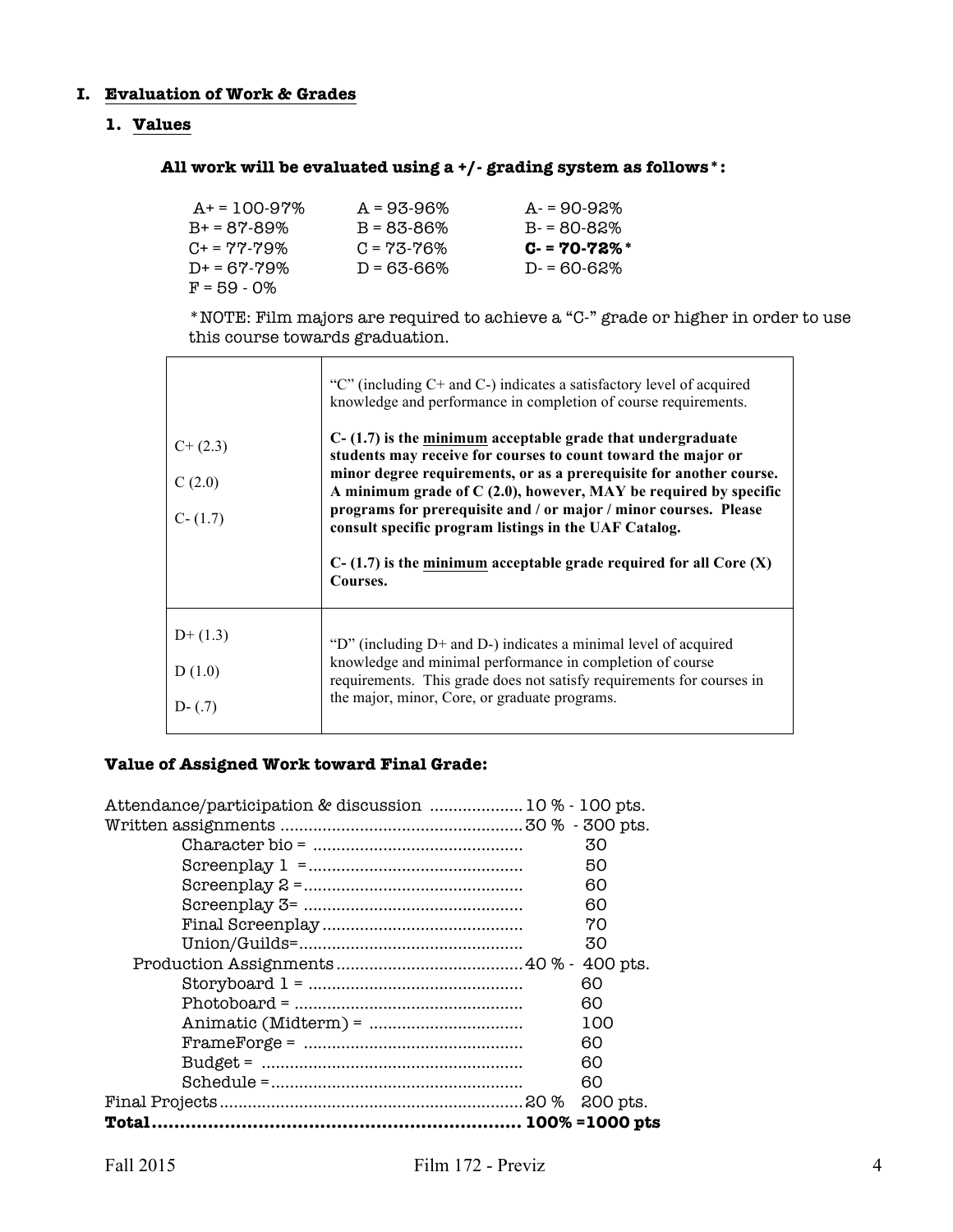# **2. Grading Written and Production Assignments:**

The ability to communicate ideas clearly is the cornerstone of a great filmmaker. To demonstrate your vision, you should plan to organize your ideas clearly, use correct grammar, spell words and names correctly, and demonstrate that you've thoroughly conceptualized and edited your work. Effort put in to the pre-production will make up for problems during production and post.

All production assignments should be turned in with accompanying production material. Screenplays, storyboards, production schedules, contact sheets, etc.

It's not "cheating" to ask for opinions and editing skills of others. Instead, the discussion is positive and can bring new insights to your work. The **Writing Center**

(http://www.alaska.edu/english/studentresources/writing/) is available for students to develop their writing skills. Please visit or contact them for assistance, Gruening 801 or 474-5314. For assistance with video production, please consult me, or your production team members.

#### **WRITTEN ASSIGNMENTS** may include:

- Writing journal/ in-class writings
- film reviews and film director papers
- play critique from a directorial standpoint
- directorial concept paper/ directors' notes
- screenplays

#### **PRODUCTION ASSIGNMENTS** may include:

- storyboards
- animatics
- an illustrated script or prompt book including analysis of script, scenes, characters
- designs, renderings, etc.

#### **3. Late Papers/Assignments**

ALL ASSIGNMENTS) WILL BE SUBMITTED ON TIME OR BE PENALIZED – 5pts FOR EACH LATE DAY. All written assignments, unless otherwise noted, are to be typed double-spaced and attached to assignments on blackboard.

- **J. Film Club:** Students are encouraged to participate in the UAF Student Film Club. Meetings take place the every Thursday from 1:05-1:55 in the Theatre Green Room.
- **K. Disability Services:** The Office of Disability Services implements the Americans with Disabilities Act (ADA), and insures that UAF students have equal access to the campus and course materials. I will work with the Office of Disabilities Services (203 WHIT, 474-7043) to provide reasonable accommodation to students with disabilities. Please notify me immediately if you need special assistance in this class.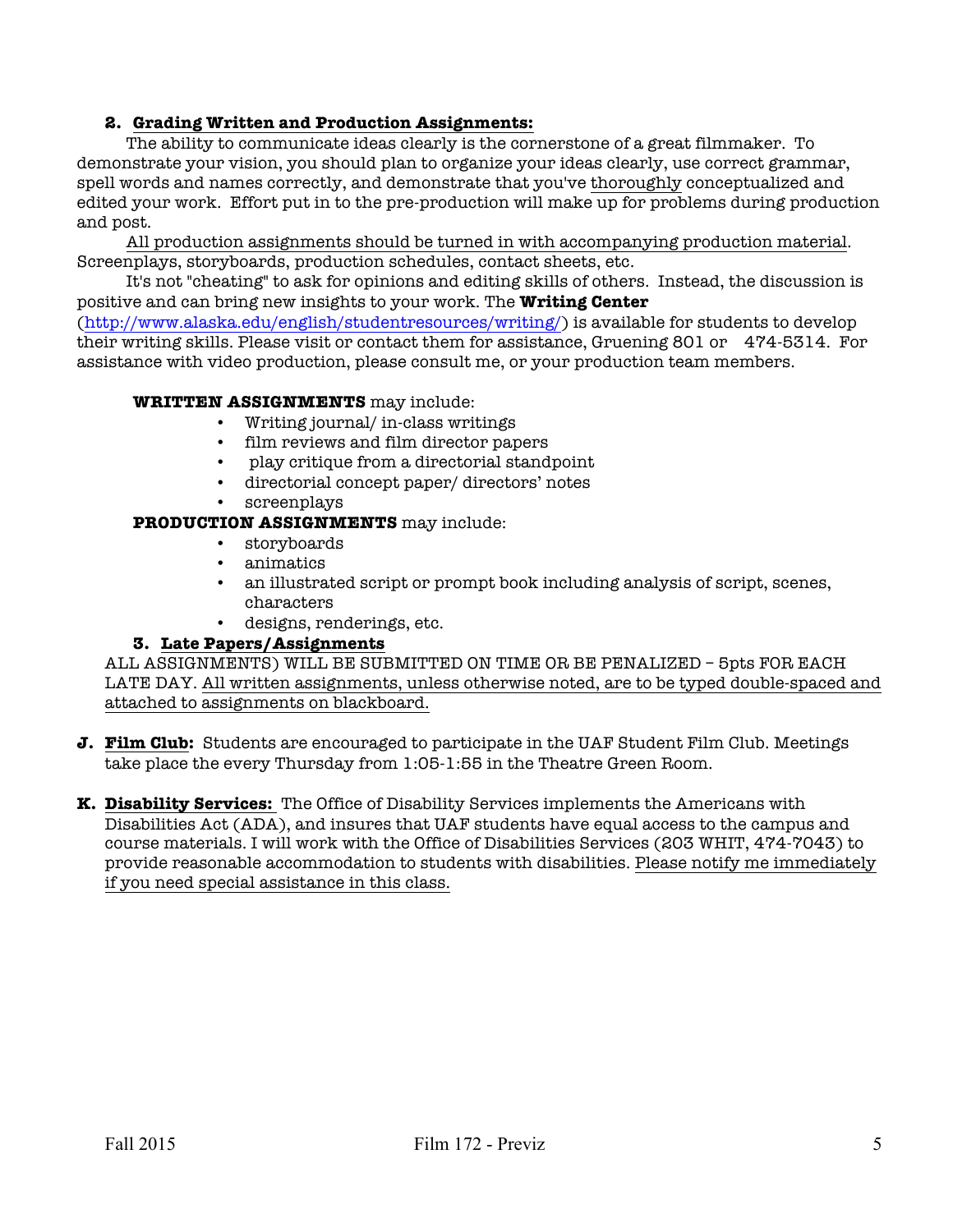**Course calendar:** Tentative schedule. Readings should be completed by the date assigned. All assignments should be reviewed on blackboard where explicit instructions and resource materials will be posted. Items marked with an \* are available on Reserve at the Rasmuson Library. All items marked with a † are available via Blackboard to download/print/ and read.

|                      | Tuesday "A"                                  |                                                     |
|----------------------|----------------------------------------------|-----------------------------------------------------|
| Week                 |                                              | Thursday "B"                                        |
| Week 1               |                                              | Overview of syllabus. Intro to Screenwriting.       |
| WELCOME              |                                              | <b>Reading Assignment:</b>                          |
|                      |                                              | Making Short Films Chapter 1 - The                  |
| September 3          |                                              | Script †                                            |
|                      |                                              | Screenplay by Syd Field, Chapters 1-                |
|                      |                                              | 5†                                                  |
|                      |                                              | Sikumi screenplay by Andrew                         |
|                      |                                              | MacLean †                                           |
|                      |                                              | <b>FILM/THEATRE TOWN HALL</b>                       |
|                      |                                              | <b>MEETING 1:05-1:55PM</b>                          |
|                      |                                              |                                                     |
| Week 2               | <b>Motifs, Heroes, and Enduring Truths</b>   | Writing images, showing action.                     |
| Character is         | <b>Have Read:</b>                            | <b>Identifying Character need.</b>                  |
| action               | Making Short Films Chapter 1 - The<br>$\Box$ | <b>Have Read:</b>                                   |
|                      |                                              |                                                     |
| $9/8$ & $9/9$        | Script †                                     | Screenplay: Chapters 13 & 15                        |
|                      | Screenplay by Syd Field, Chapters            | Little Miss Sunshine - excerpts†                    |
|                      | $1-5$                                        | <b>Introduction to Celtx</b>                        |
|                      | Sikumi screenplay by Andrew                  | <b>VIEW: Rango &amp; Little Miss Sunshine</b>       |
|                      | MacLean                                      | <b>IN-CLASS Writing Exercise:</b>                   |
|                      | <b>IN-CLASS Writing Exercise:</b>            | Character biography A                               |
|                      | Entering the world of the film:              | <b>Writing Assignment:</b>                          |
|                      | Character, Location, Symbol                  | 3 page Dramatic Screenplay - Genre:<br>$\Box$       |
|                      | VIEW: Sikumi by Andrew                       | Dramatic Choice. Due next class.                    |
|                      | MacLean                                      | Bring Copies for classmates! -50 pts                |
|                      | <b>Writing Assignment:</b>                   | <b>DUE on Blackboard: Sikumi</b>                    |
|                      | On Blackboard: Character                     | Characters (30 pts)                                 |
|                      | biographies - 30 pts                         |                                                     |
| Week <sub>3</sub>    | End, Begin, and Change                       | <b>Write what You Know</b>                          |
| 9/15 & 9/17          |                                              |                                                     |
|                      | <b>Have Read:</b>                            | <b>Have Read:</b>                                   |
| Story<br>Structure & | Screenplay: Chapters 6-9                     | Selected short film scripts on<br>$\vert \ \ \vert$ |
|                      | <b>View:</b> short films & excerpts          | blackboard                                          |
| Metaphor             | "Spin" by Double Edge Films                  | Shot by Shot: Pages $ix - 6$                        |
|                      | Rubber                                       | Screenplay: Chapters 10-12                          |
|                      | <b>IN-CLASS Exercise:</b>                    | <b>IN-CLASS Writing Exercise:</b>                   |
|                      | Read Script 1 of all students                | Index card scenes - story structure                 |
|                      | Endings/Beginnings/Pivot                     | <b>Writing Assignment:</b>                          |
|                      | <b>Writing Assignment:</b>                   | 5-10 page Dramatic Screenplay -<br>$\Box$           |
|                      | 3-5 page Screenplay -Genre:                  | Genre: Your choice. Due online by                   |
|                      | Comedy or Tragedy- Due next class            | next class. 70 pts.                                 |
|                      | <b>DUE: 3 page Dramatic Choice</b>           | DUE:<br>$\blacksquare$                              |
|                      | /Symbolic screenplay (50 pts)                | Comedy/Tragedy/Experimental                         |
|                      |                                              | Screenplay 2 (60 pts)                               |

**SCREENWRITING**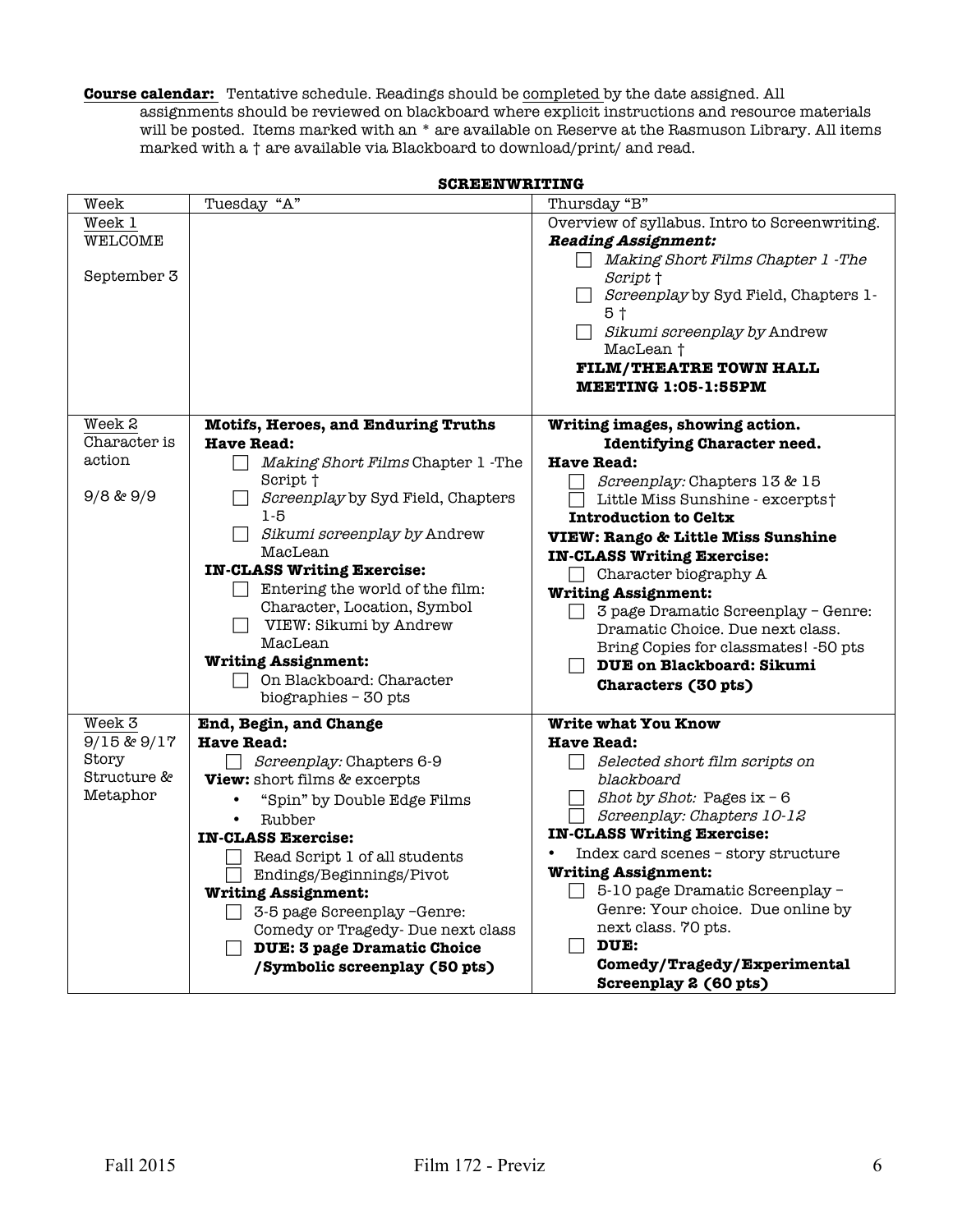#### Week 4 9/22 & 9/24 Preproduction Design & Storyboarding **"Designing the Frame: Shot composition, art design, and visual metaphors" Have Read:**   $\Box$  Shot by Shot: Chapters 2 & 3. Words to Stills to Shots (Empire of the Sun, Citizen Kane, Graduate) **View:** examples of above plus Brother's Quay, Chel White, David Lynch **Writing Assignment:**  Cleanup/expand one of the previous three screenplays, and bring the best one to class with copies next week. **DUE: 5-10 page Dramatic Screenplay 3 – Genre: Your Choice (60 pts) "Propelling the Action forward with Montage" Visiting Artist: Mareca Gutherie Have Read:** Shot by Shot: Chapters: 5-7, 21& 22 Eisenstein's theories of Montage†. Week 5 9/29 & 10/1 Story to Storyline **DUE: Best screenplay w/ class copies 70 pts Have Read:**  Screenplay: Chapters 14,16,17,18 Shot by Shot: Chapters 4 & 8, **In Class: Read and review screenplays PRODUCTION ASSIGNMENT:** Storyboard of YOUR screenplay as slide show. Due in 1 week. 60 pts Screenplays assigned. Visualize and design. Photoboard of Classmate's Script due in 3 weeks. 60 pts **Have Read:**  Shot by Shot: Chapters 13-16 Depth of Field, Camera Angles, Framing, POV, **In Class: Read and review screenplays, cont.**  Week 6 10/6 & 10/8 Previz into **DUE: Storyboard 1 – Class Critique – 60 pts Animatics Introduced with video editing software (MIDTERM): Production Assignment:** Animatics from Storyboards or Photoboards. Due Week 8A (3/3). 100 pts.

#### **STORYBOARDING & VISUAL DESIGN**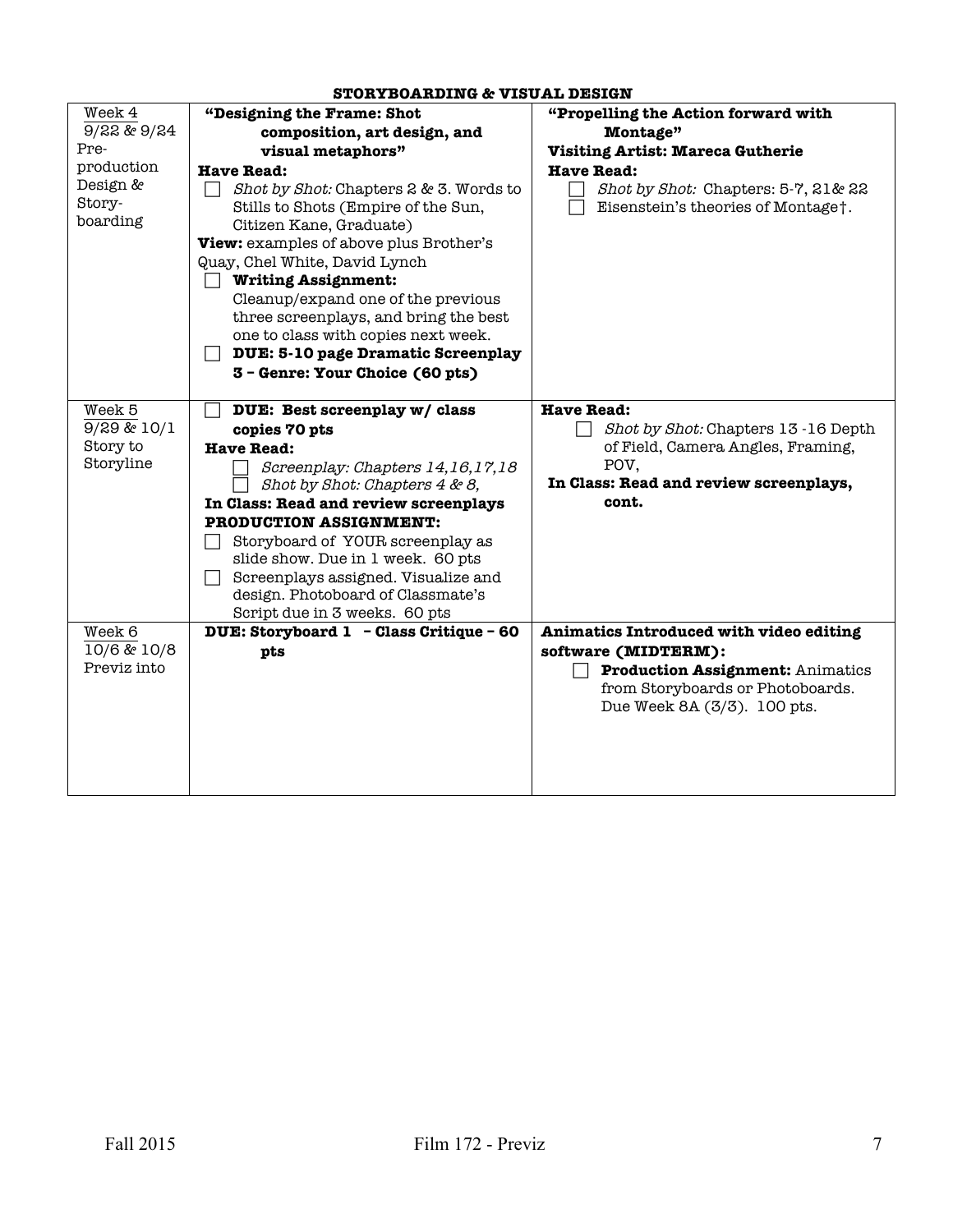| Week 7            | Producing: What and Why?                                              | Outsourcing - Finding the right person for                                           |
|-------------------|-----------------------------------------------------------------------|--------------------------------------------------------------------------------------|
| 10/13&15          | <b>Have Read:</b>                                                     | the job.                                                                             |
|                   | · Film Production: Chapter 1-The                                      | <b>Have Read:</b>                                                                    |
|                   | Production Team,                                                      | Film Production: Chapter 9 - Building                                                |
|                   | Chapter $2$ - The Production Office                                   | Relationships                                                                        |
|                   | Chapter 3 - Basic Accounting,                                         | Chapter 10 - Deal Memos                                                              |
|                   | Chapter 5 - Incentives                                                | Chapter 11 - Unions and Guilds,                                                      |
|                   | Chapter 7- Insurance                                                  | Chapter 12- Principal Talent;                                                        |
|                   | Requirements                                                          | Chapter 13 - Background Talent                                                       |
| Week 8            | <b>Final Cut Animatic PHOTOBOARD</b>                                  | FrameForge introduced:                                                               |
| 10/20 &<br>10/22  | DUE. Class Critiques. 60 pts                                          | Have explored:<br>http://www.frameforge3d.com/watch-demo/                            |
|                   |                                                                       | http://www.frameforge3d.com/kb/                                                      |
|                   |                                                                       | "Reading between the lines"                                                          |
|                   |                                                                       | Dialogue & Dramatic Need                                                             |
|                   |                                                                       | <b>Have Read:</b>                                                                    |
|                   |                                                                       | Shot by Shot: Chapters 9,10, 11, 12 -                                                |
|                   |                                                                       | Dialogue Staging                                                                     |
|                   |                                                                       | In Class: Animatics Production of Blue Bead                                          |
|                   |                                                                       | Production Assignment: Blue Bead in Frame                                            |
|                   |                                                                       | Forge. Due Week 9B. 60 pts                                                           |
|                   |                                                                       |                                                                                      |
| Week 9            | <b>Have Read:</b>                                                     | <b>Production Preparations: Script Breakdown</b>                                     |
| 10/27 &10/29      | Film Production: Chapter 17:                                          | & Scheduling                                                                         |
|                   | Safety                                                                | <b>Have Read</b>                                                                     |
|                   | Shot by Shot: Chapters 17-20                                          | · Film Production:                                                                   |
|                   |                                                                       | Chapter 4 - From Script to Schedule                                                  |
|                   | Staging and Motion options via                                        | Chapter 6- Pre-Production                                                            |
|                   | FrameForge<br><b>Production Assignment:</b>                           | <b>Production Assignment:</b>                                                        |
|                   | Final Animatics, with rendered audio,                                 | Do a script breakdown for classmate's film.                                          |
|                   | voice over, credits, soundtrack                                       | Include a budget and breakdown                                                       |
|                   | Due Week 15 for Critique.                                             | sheets. Due Week 11B.<br><b>DUE:</b> 3D Animatic Exercise (Blue Bead) -              |
|                   |                                                                       | 60pts                                                                                |
|                   |                                                                       |                                                                                      |
| Week 10           | <b>Budgeting with MovieMagic</b>                                      | <b>Locations</b>                                                                     |
| 11/3              | <b>Have Read:</b>                                                     | <b>Have Read:</b>                                                                    |
| & 11/5            | <b>Film Production</b>                                                | · Film Production:                                                                   |
|                   | Chapter 25-Independent                                                | Chapter 18-Locations                                                                 |
|                   | Filmmaking,                                                           | Chapter 19 - Distant Location,                                                       |
|                   | Chapter 26, Low-Budget                                                | Chapter 20 - Foreign Locations                                                       |
|                   | Filmmaking                                                            | Enticing your crew: Housing, Food, and                                               |
|                   | <b>Production:</b> Prepare a preliminary budget                       | Fun                                                                                  |
|                   | for your film. What's worth paying for?                               | · Film Production:, Chapter 21: Travel and                                           |
|                   | Keys and equipment - Due Week 12A. 60                                 | Housing, Chapter 22: Shipping                                                        |
|                   | pts                                                                   | <b>Production:</b> Find locations for your                                           |
|                   |                                                                       | film, and upload potential Fairbanks                                                 |
|                   |                                                                       | locations website/blog - pt of final                                                 |
|                   |                                                                       |                                                                                      |
| Week 11<br>11/10& | <b>Audio &amp; Effects Enhancements:</b>                              | <b>Fundraising: Pitching &amp; The Biz</b>                                           |
| 11/12             | Adding Sound Design to your project.<br>Voice-overs, score, and music | Sources for film producing, the reality of the<br>independent film industry. Low and |
|                   | rights.                                                               | high budget models.                                                                  |
|                   | <b>Have Read:</b>                                                     | <b>Have Read:</b>                                                                    |

#### **PREVIZ & PREPRODUCTION**

Film Production:

Chapter 15 – Clearances &

Film Production:

Chapter 24 -Specifically Television